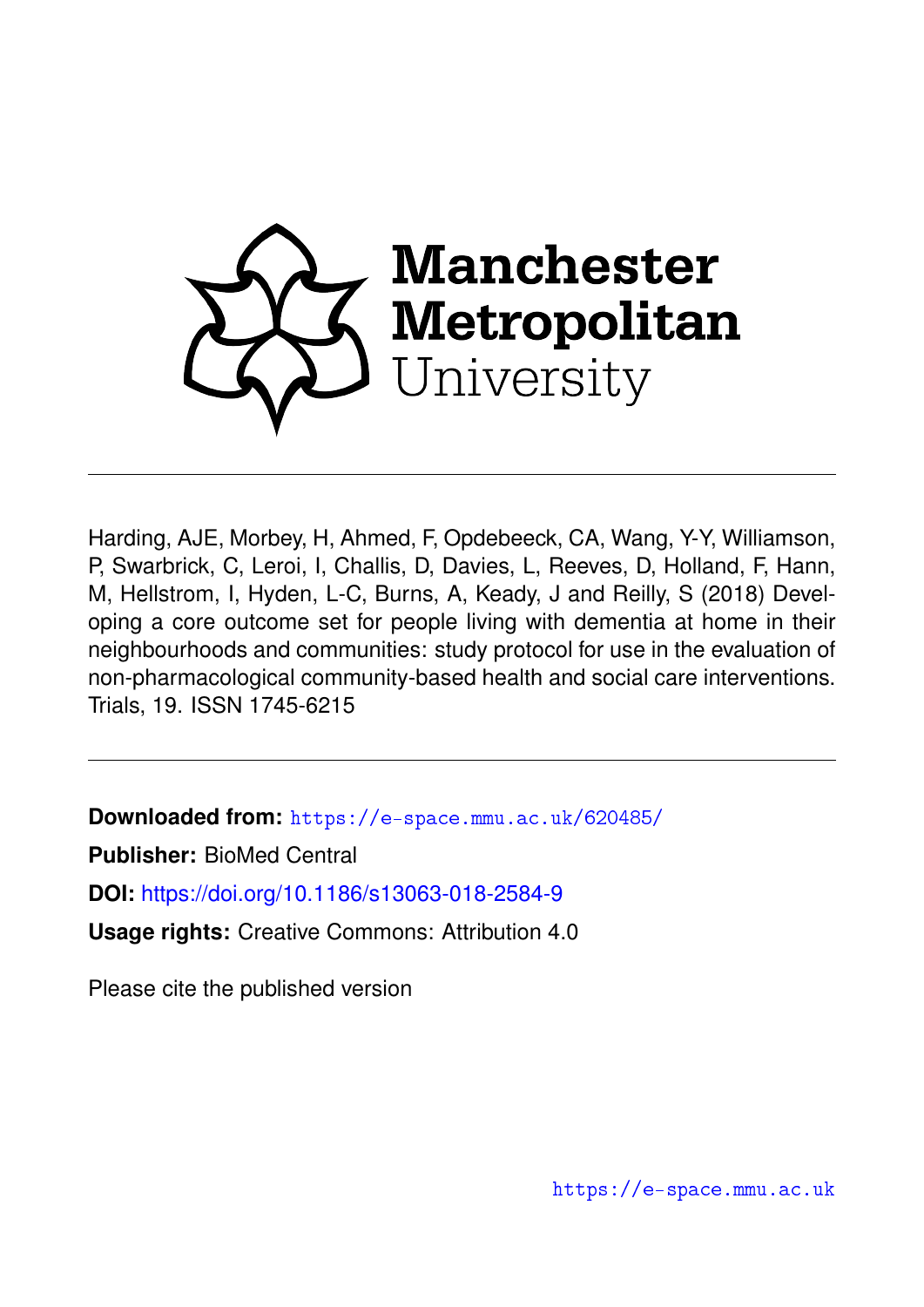# **STUDY PROTOCOL CONSUMING THE RESERVE ACCESS**



# Developing a core outcome set for people living with dementia at home in their neighbourhoods and communities: study protocol for use in the evaluation of nonpharmacological community-based health and social care interventions

Andrew J. E. Harding<sup>1</sup>, Hazel Morbey<sup>1</sup>, Faraz Ahmed<sup>1</sup>, Carol Opdebeeck<sup>2</sup>, Ying-Ying Wang<sup>1</sup>, Paula Williamson<sup>3</sup> , Caroline Swarbrick<sup>4</sup>, Iracema Leroi<sup>4</sup>, David Challis<sup>4</sup>, Linda Davies<sup>4</sup>, David Reeves<sup>4</sup>, Fiona Holland<sup>4</sup>, Mark Hann<sup>4</sup> , Ingrid Hellström<sup>5</sup>, Lars-Christer Hydén<sup>5</sup>, Alistair Burns<sup>4</sup>, John Keady<sup>4,6</sup> and Siobhan Reilly<sup>1\*</sup>

# Abstract

**Background:** The key aim of the study is to establish an agreed standardised core outcome set (COS) for use when evaluating non-pharmacological health and social care interventions for people living at home with dementia.

Methods/design: Drawing on the quidance and approaches of the Core Outcome Measures in Effectiveness Trials (COMET), this study uses a four-phase mixed-methods design:

- 1 Focus groups and interviews with key stakeholder groups (people living with dementia, care partners, relevant health and social care professionals, researchers and policymakers) and a review of the literature will be undertaken to build a long list of outcomes.
- 2 Two rounds of Delphi surveys will be used with key stakeholder groups. Statements for the Delphi surveys and participation processes will be developed and informed through substantial member involvement with people living with dementia and care partners. A consensus meeting will be convened with key participant groups to discuss the key findings and finalise the COS.
- 3 A systematic literature review will be undertaken to assess the properties of tools and instruments to assess components of the COS. Measurement properties, validity and reliability will be assessed using the Consensusbased Standards for the Selection of Health Measurement (COSMIN) and COMET guidance.
- 4 A stated preference survey will elicit the preferences of key stakeholders for the outcomes identified as important to measure in the COS.

**Discussion:** To the best of our knowledge, this study is the first to use a modified Delphi process to involve people living with dementia as a participant group. Though the study is confined to collecting data in the United Kingdom, use of the COS by researchers will enhance the comparability of studies evaluating non-pharmacological and community-based interventions.

(Continued on next page)

\* Correspondence: [s.reilly@lancaster.ac.uk](mailto:s.reilly@lancaster.ac.uk) <sup>1</sup>

<sup>1</sup> Lancaster University, Lancaster, UK

Full list of author information is available at the end of the article



© The Author(s). 2018 Open Access This article is distributed under the terms of the Creative Commons Attribution 4.0 International License [\(http://creativecommons.org/licenses/by/4.0/](http://creativecommons.org/licenses/by/4.0/)), which permits unrestricted use, distribution, and reproduction in any medium, provided you give appropriate credit to the original author(s) and the source, provide a link to the Creative Commons license, and indicate if changes were made. The Creative Commons Public Domain Dedication waiver [\(http://creativecommons.org/publicdomain/zero/1.0/](http://creativecommons.org/publicdomain/zero/1.0/)) applies to the data made available in this article, unless otherwise stated.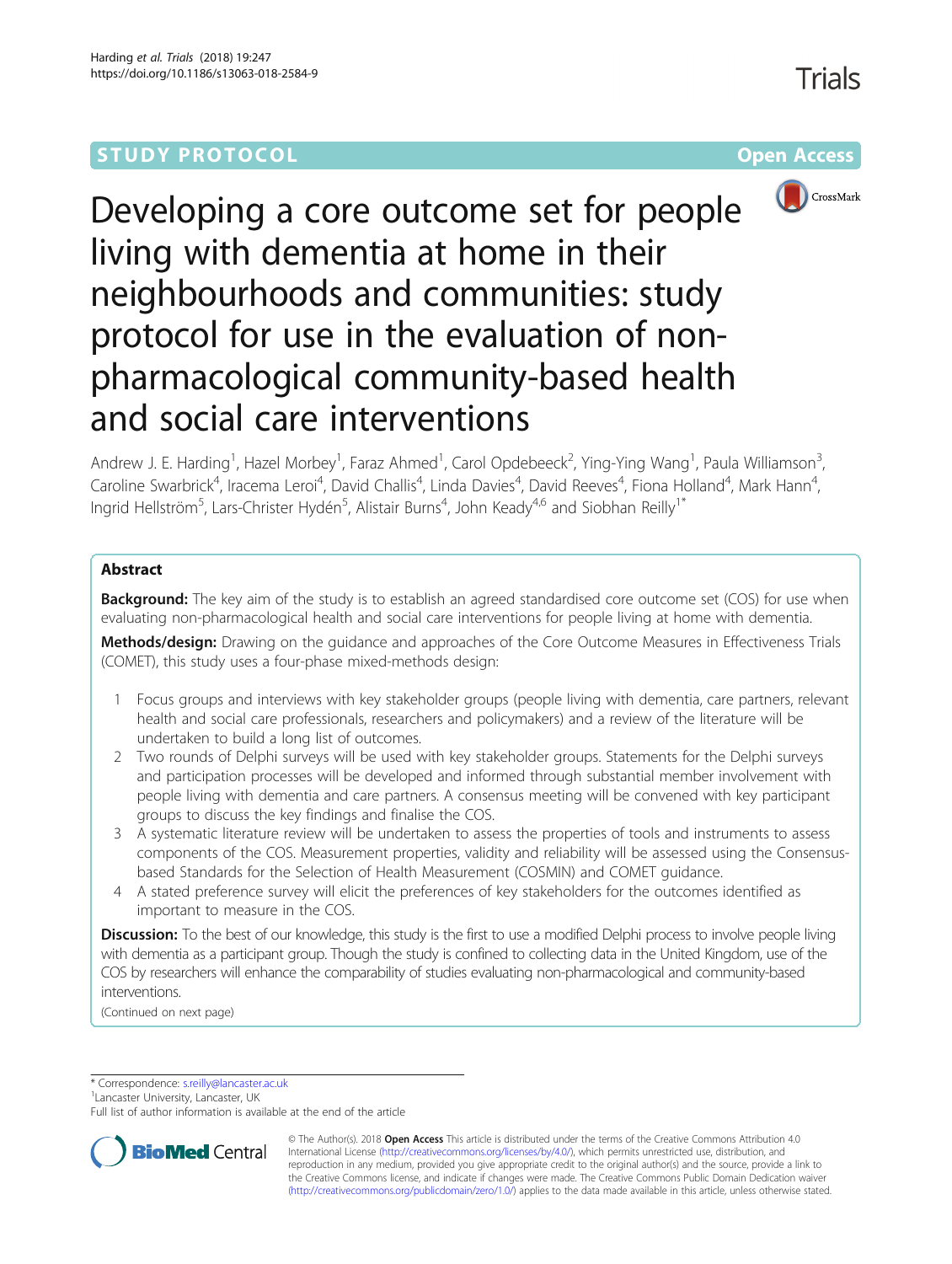# (Continued from previous page)

**Trial registration:** The study is registered on the COMET initiative, registered in 2014 at [comet-initiative.org.](http://www.comet-initiative.org)

Keywords: Core outcome set, Dementia, Non-pharmacological interventions, Community-based programmes, Neighbourhood, Delphi method, Public involvement

# Background

It is currently estimated that there are 850,000 people living with dementia in the UK, two-thirds of whom live in their own homes. Being in a familiar neighbourhood and family surroundings can help people living with dementia cope better with their everyday lives and moreover, the majority of people living with dementia want to stay in their own home [[1,](#page-12-0) [2\]](#page-12-0).

One-third of people living with dementia live alone and are particularly reliant on support from family members, community services or home care agencies [\[1](#page-12-0), [3\]](#page-12-0). In the UK, and in recent years, the range of nonpharmacological support available to people living with dementia to retain independence in their own homes and neighbourhoods has increased [[3,](#page-12-0) [4\]](#page-12-0). Consequently, there is a growing demand for evidence-based care and interventions that seek to improve the outcomes for people living with dementia [\[5](#page-12-0)] with the corollary being the identification of outcomes that are deemed important by key stakeholders.

In recent years, a limited consensus has been reached about what outcomes should be measured in dementia services and studies. For example, in 2007, the International Psychogeriatric Association published a consensus statement calling for clear predefined outcome measures when assessing treatment benefits for dementia. The association recommended that outcomes could include: the effect of interventions on people living with dementia's cognition, behavioural and psychological symptoms; quality of life; global assessments and activities of daily living. In addition, it was recommended that outcomes could encompass the effects on care partners [\[6](#page-12-0)].

With a focus on disease modification interventions in people living with mild to moderate dementia, Webster and colleagues [\[7](#page-12-0)] recommended that cognition (measured with the cognitive subscale of the Alzheimer's Disease Assessment Scale [\[8](#page-12-0)] or the Mini Mental State Exam [\[9](#page-12-0)]) and biological markers (magnetic resonance imaging [\[10](#page-12-0)]) should be the only core outcome domains. Other recommendations were made for important, but non-core, domains and included activities of daily living (Disability Assessment for Dementia [[11\]](#page-12-0)), global functioning (Clinical Dementia Rating [\[12](#page-12-0)]), neuropsychiatric aspects (Neuropsychiatric Inventory [[13\]](#page-12-0)) and quality of life (Dementia Quality of Life [\[14\]](#page-12-0)).

Another study identified outcomes suitable when examining the effect of psychosocial interventions in dementia care. Using a consensus meeting approach, this study identified 22 measures across nine conceptual domains covering patient-based measures (mood, quality of life, activities of daily living, instrumental activities of daily living and behaviour), carer-based measures (mood, quality of life and burden) and staff-based measures (morale) [\[15](#page-12-0)].

Currently, the only 'effective practice and health systems' review registered with the Cochrane Dementia and Cognitive Improvement Group is of case management for people living with dementia [\[16](#page-12-0)]. The researchers in this review used the following categorisation for synthesising outcomes: avoidance of institutionalisation; numbers of admissions; quality of life/wellbeing; cognitive functioning; neuropsychiatric/behavioural and psychological symptoms; mood; activities of daily living; and social engagement. This review and many completed and ongoing Cochrane reviews of interventions for people living with dementia face a high degree of variation in outcome measures. Limited consistency between studies can lead to marked heterogeneity and reporting biases [[16,](#page-12-0) [17\]](#page-12-0), thus impeding comparison of findings across studies and making meta-analyses and interpretation of results difficult [\[18\]](#page-12-0).

Furthermore, existing measures may not detect, or include, outcomes that are important and meaningful to people with dementia, whose perspectives are often not represented [\[19](#page-12-0), [20\]](#page-12-0). More generally, although recent evidence suggests patient or public involvement in identifying priorities and outcomes of importance is still an emerging area [\[20](#page-12-0)], it is often not done [[7,](#page-12-0) [15\]](#page-12-0) or implemented poorly [[21\]](#page-12-0). Yet, studies that have done so have identified outcomes that were not previously identified by clinicians [[22\]](#page-12-0). Given that nearly two-thirds of people with dementia live at home, outcome measures in existing studies do not necessarily reflect the types of outcomes these people seek from dementia care in neighbourhood and community settings [[23\]](#page-12-0).

This study is a dedicated work programme (work programme 3) of the Economic and Social Research Council (ESRC) and National Institute for Health Research (NIHR) Neighbourhoods and Dementia mixedmethods research study [\(http://www.neighbourhoodsand](http://www.neighbourhoodsanddementia.org)[dementia.org;](http://www.neighbourhoodsanddementia.org) henceforward, the Neighbourhoods and Dementia study). The five-year Neighbourhoods and Dementia study (2014–2019) is one of the studies being funded under key commitment 12 of the first Prime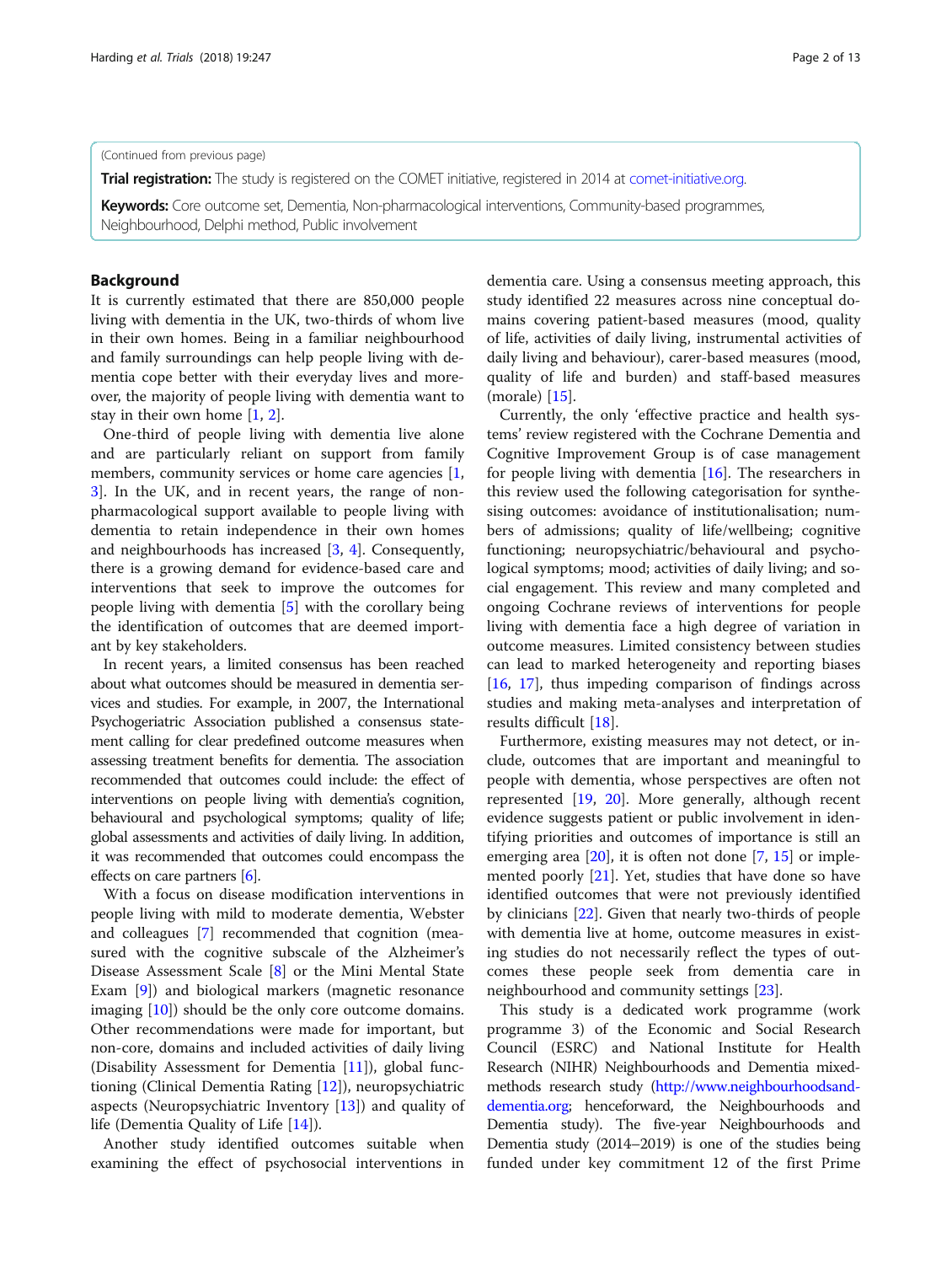Minister's Challenge on dementia, a commitment of funding for social science research, and explores the meanings, experiences and composition of neighbourhoods for people living with dementia, their care partners and families, and other groups and individuals with whom they have contact  $[24]$  $[24]$ .

Led by Professor John Keady (chief investigator) at the Division of Nursing, Midwifery and Social Work (School of Health Sciences, University of Manchester), the Neighbourhoods and Dementia programme is framed around people, spaces and places and aims to:

- Address the meanings, experiences and structure of neighbourhoods for people living with dementia, their care partners and other in-contact-groups and individuals
- Learn from the process and praxis of making people living with dementia and their care partners core to the research agenda
- Encourage innovative technological advances in dementia studies and in the development of a neighbourhood model of dementia
- Build capacity within the research community and the networks of people living with dementia and their care partners
- Develop the evidence base, methods and measures for understanding the significance of neighbourhoods for people living with dementia and their care partners
- Create, test and evaluate interventions that are pertinent to a neighbourhood model of dementia

The central aim of work programme 3, led by Dr Siobhan Reilly at the Division of Health Research (Faculty of Health & Medicine, Lancaster University) of the Neighbourhoods and Dementia study is to develop a core outcome set (COS) that can be used when evaluating non-pharmacological health and social care community-based interventions for people living with dementia at home and in their own neighbourhood locality. As such, the emphasis is on identifying outcomes that are important to the person living with dementia. The study will:

- i) Identify and attain a consensus around which outcomes should be measured from the perspective of key stakeholders (people living at home with dementia, care partners, health and social care professionals, researchers and policymakers).
- ii) Review and recommend how outcomes should be measured.

Throughout this study, the five key stakeholders groups are defined as:

- 1. People living with dementia: People either formally or self-diagnosed with dementia and who live at home.
- 2. Care partners<sup>1</sup>: People with current or past experiences of providing care for a person living with dementia.
- 3. Health and social care professionals: People currently or recently employed by a public or private organisation that provides care or support in a health or social setting for people living with dementia.
- 4. Researchers: People with current or recent experience of undertaking dementia-related research (i.e. as denoted by being a lead or co-author on dementia-related peer-reviewed publications or involvement in current dementia-related research).
- 5. Policymakers: People in a senior role with influence to shape national, regional or local dementia policy or who are able to commission dementia service provision. This includes those who plan services.

There are additional inclusion criteria, and these are outlined in the recruitment sections of the protocol.

# Methods/design

There is no recognised gold standard for the development of a COS. This study applies an approach that uses guidance from the Core Outcome Measures in Effectiveness Trials (COMET) and includes a four-phase mixedmethods study design (Fig. [1](#page-4-0)).

# Phase 1: Identification of potential outcomes through qualitative data collection and a literature review Phase 1.1: Interviews and focus groups

Note that it was necessary to complete phase 1 and the early stages of phase 2 to inform the design of the Delphi surveys. Thus, the sections on phase 1 and the member involvement undertaken in relation to the Delphi surveys in phase 2 describe what we have already done. However, no substantive findings are presented in this paper.

Focus groups and interviews were used to identify which outcomes are important for people living at home with dementia within each stakeholder group. Group size and specific approaches depended on the stakeholder group and approaches differed due to methodological and practical considerations, such as individual capacity and preferences, and time pressure of care professionals.

Focus groups have been found to be appropriate for research involving people living with dementia [\[19](#page-12-0), [25](#page-12-0), [26\]](#page-12-0). There are a number of advantages to group discussions. They can enhance the quality of interaction, reduce the pressure on individuals to respond, and provide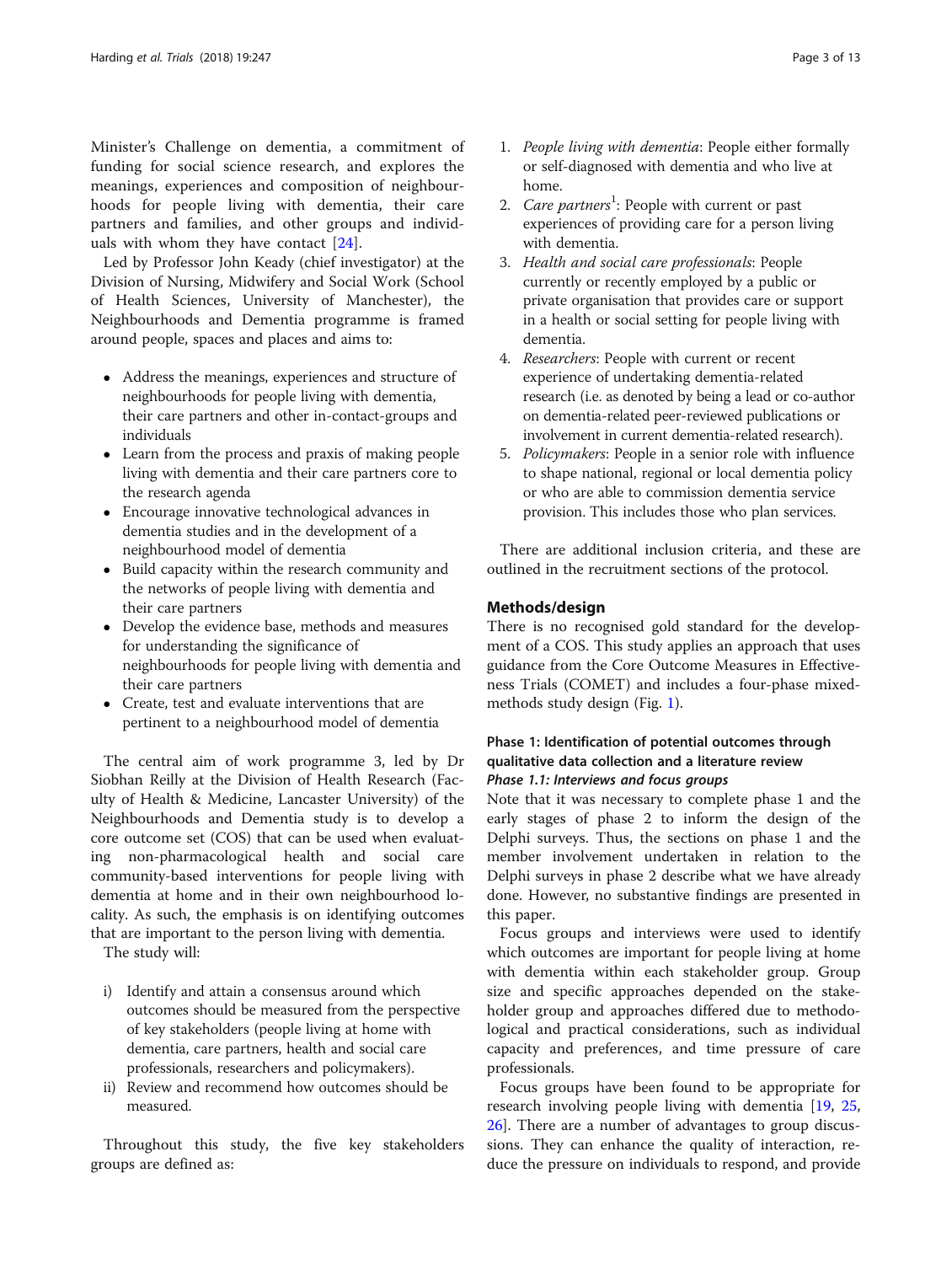<span id="page-4-0"></span>

mutual support and opportunities for shared experiences to stimulate the memories of people living with dementia [[19\]](#page-12-0).

In the study, people living with dementia who lacked mental capacity and who had an identified personal consultee were invited for an interview rather than a group discussion. This provided an important opportunity to enable the researcher to build rapport with the person living with dementia and to foster a good relationship [\[27\]](#page-12-0).

# Phase 1.1: Recruitment:

Recruitment of people living with dementia We recruited a sample of people living with dementia who met the following criteria:

Inclusion criteria:

- They had a diagnosis of dementia (self or professional reported).
- They lived at home in the community in the northwest of England.
- They had capacity to understand and consent to participate in the study (including those who could

consent in the moment), or had a personal consultee who was identified and approached if individuals living with dementia were not able to consent in the moment.

They were able to converse in English.

# Exclusion criteria:

- They were living in institutional care (nursing home, care home, or hospital).
- They were too unwell to participate.
- They did not speak English.
- They did not have capacity to consent to participate in the study and did not have a personal consultee, or where a personal consultee was identified but declined to give their agreement to approach the person living with dementia.

To identify people living with dementia, we liaised with relevant clinical research network staff at National Health Service (NHS) trusts and staff within third-sector organisations (e.g. Alzheimer's Society and local memory cafes) to identify potential participants.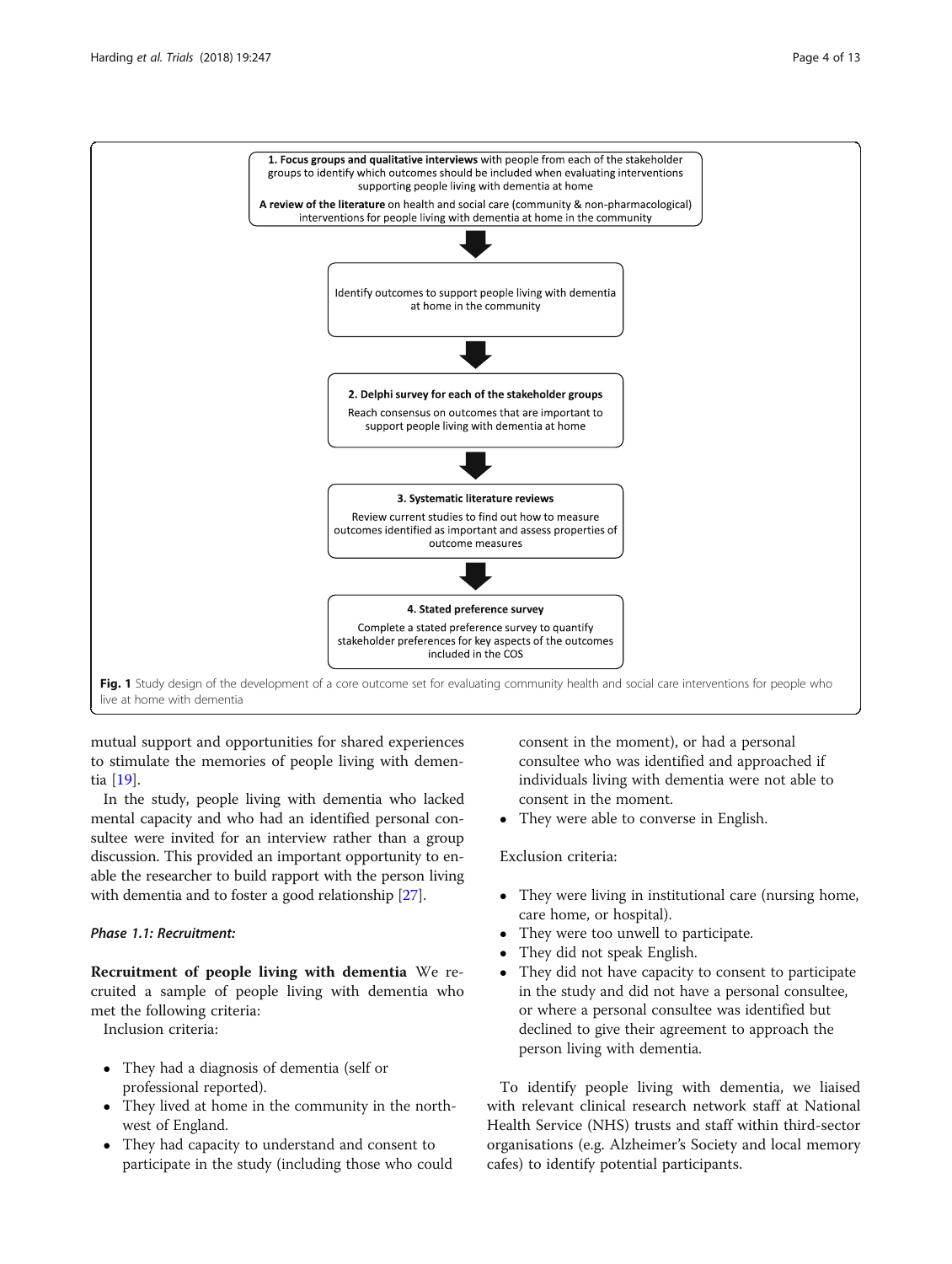Recruitment process for people living with dementia Potential participants were given information about the study and the opportunity to express an interest in taking part by returning an expression of interest reply slip. If the person had capacity to consent, they returned the reply slip themselves or to a member of staff (NHS or third-sector organisation), who sent it on their behalf. If the person did not have capacity to consent, the reply slip was sent by a personal consultee. Those who responded were contacted by the researcher via their preferred method to discuss their participation.

Participants were asked to provide written consent. On arrival for the focus group or interview, the participants (and care partners) were met by a member of the research team, who went over information about the study and how the focus group or interview was going to run, and also went through the consent form with them confirming they had understood the information. They were given the opportunity to ask any questions and to have these answered. At this stage, the people living with dementia were asked to sign the consent form, with provision for verbal, recorded consent for those experiencing difficulty with writing. It was made clear from the start that a decision to take part in the study was entirely voluntary and that they could leave the study without an impact upon any care they receive. These processes provided adequate time to ensure that participants did not feel rushed or unable to ask questions at this point in their involvement.

Recruitment of care partners We recruited a sample of care partners who met the following criteria:

- They were self-reported care partners (family member or friend) of a person with a diagnosis of dementia who met the study inclusion criteria described earlier.
- They spoke English.

We identified and recruited care partners who met the inclusion criteria using the following approaches:

- If their partner, a person living with dementia, had been recruited to the study.
- Care partners were also recruited via NHS trust clinics and third-sector organisations (Alzheimer's Society or local memory cafes).

Recruitment process for care partners Those care partners who met the study inclusion criteria were given information about the study and the opportunity to express an interest in taking part. If interested, they provided a preferred method of contact by returning an expression of interest reply slip. Those who responded were contacted by a researcher via their preferred

method to discuss their participation. A study information sheet was given (either by post or in person by a researcher), highlighting that a focus group would be conducted with care partners for people living with dementia to gain insight into their perspectives on outcomes that are important for dementia care and services in the community to support people living with dementia at home. Care partners had opportunities to ask any questions and to discuss any aspects of the study with the researcher prior to their decision to participate. After providing the study information sheet (leaving at least 24 h before further contact), a member of the research team followed up potential participants to confirm their willingness to take part in the study.

When people confirmed their interest in taking part, invitations were sent to all participants seven days prior to the focus group to confirm date, time, venue and arrangements. Those who were not able to attend the focus group were asked to notify the researcher, and alternative arrangements made if they were still interested in the study.

Written consent was obtained from those willing to take part, before the focus group commenced and on the same date as the group. On arrival for the focus group, the participant was met by a member of the research team, who went over information about the study and how the focus group would proceed, and also went through the consent form confirming that they understood it. Any questions were answered. People were asked to sign the consent form. A copy of the consent form was stapled to the study information sheet and given to participants for their records. It was made clear from the start that their decision to take part in the study was entirely voluntary.

Recruitment of health and social care professionals and researchers Health and social care professionals were recruited if they met the following criteria:

- Based in the UK and responsible for providing care and treatment to people living with dementia and their care partners, including general practitioners, consultants, nursing staff, allied health professionals, social care workers, and those who manage or run social community-based programmes
- UK researchers involved in dementia intervention studies involving people with dementia

Health and social care professionals and researchers were recruited through the following methods:

 Through our co-applicants (e.g. colleagues who lead and work on other work packages within the Neighbourhoods and Dementia study), networks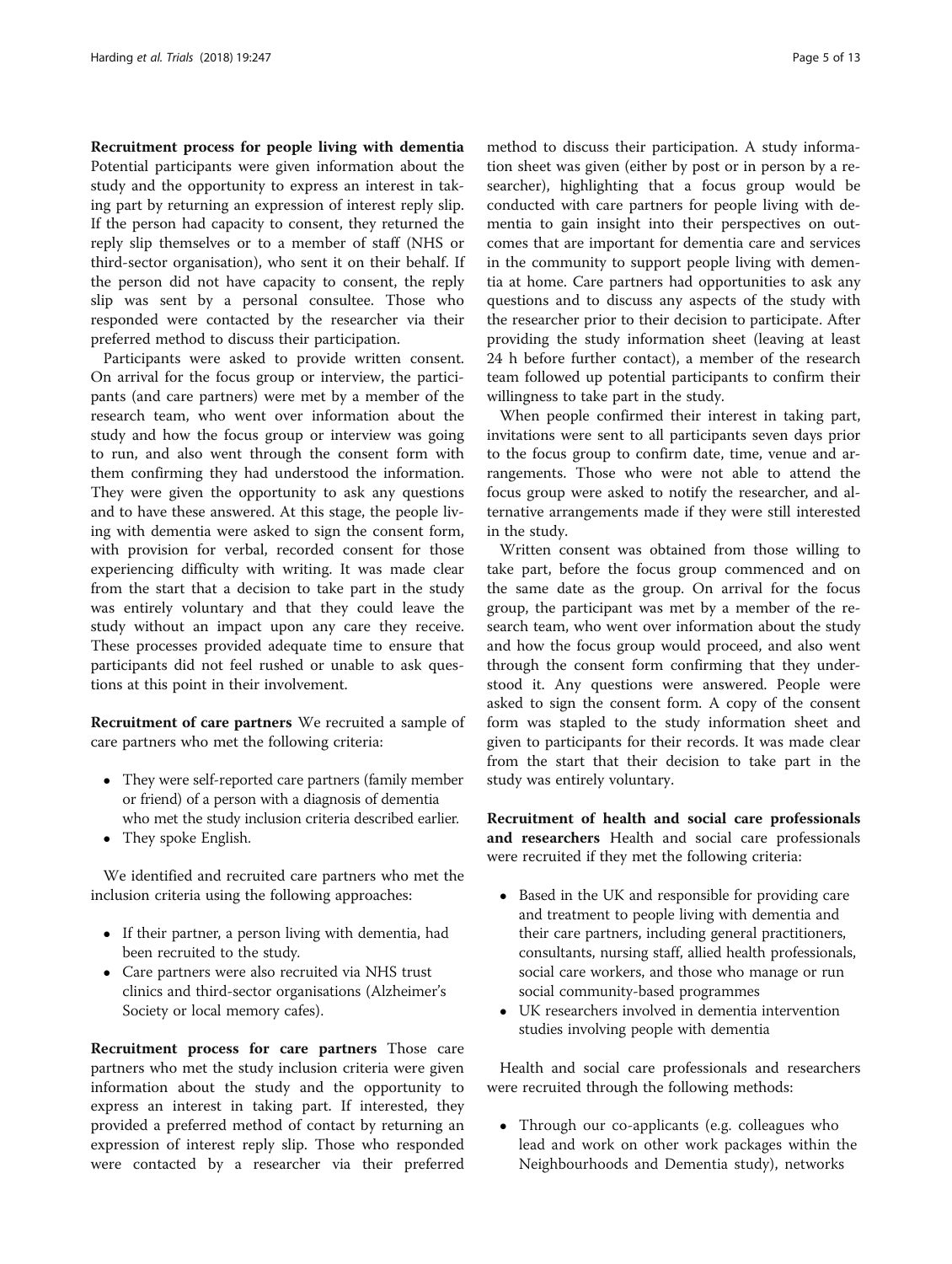(e.g. Neighbourhoods and Dementia Study Advisory Group and Scientific Advisory Groups, Academic Health Science Networks), study partners, established contacts working in the NHS and social care services, and academic research connections

Recruitment of policymakers At UK national, regional and local levels, we approached and invited individuals from organisations involved in implementing policy and dementia care services, including clinical commissioners, joint commissioners and clinical leads with clinical commissioning groups, directors of public health, and local authorities. These contacts and networks were developed and supported by our study advisory group, scientific advisory group, clinical research network officers, Neighbourhoods and Dementia study colleagues, and academic research connections.

Recruitment process for health and social care professionals, researchers and policymakers Potential participants were contacted via their preferred contact method as stated in the expression of interest slip, which was attached to a cover letter and a study information sheet. Upon receipt of acceptance, a mutually convenient date was arranged for the interview or focus group. An invitation letter was emailed to participants seven days prior to the interview or focus group to confirm date, time, venue and arrangements. All participants were asked to provide written consent prior to their participation.

# Data analysis

The focus groups and interviews were audiotaped, fully transcribed verbatim, password protected and imported into NVivo Version 11. We used NVivo to store, manage and code all qualitative data. Full data analysis was not required in this study phase as the purpose of these qualitative data were for outcome identification. A coding framework was developed, drawn from qualitative studies with people living with dementia and the review of literature on existing outcomes reported as in studies and reviews (phase 1.2). Outcomes and potential outcome areas in the qualitative data were identified and coded in the framework, which constituted an extracted list of potential core outcomes [\[28](#page-12-0)]. All outcomes listed as important by people living with dementia will be included in the second phase of the study.

# Phase 1.2: Literature review of existing outcomes reported in studies and reviews

The Cochrane Dementia and Cognitive Improvement Group of the Medical Sciences Division of Oxford University has created and manages a comprehensive and open access register of dementia studies. This database, known as the ALOIS database, is available online ([http://www.medicine.ox.ac.uk/alois/\)](http://www.medicine.ox.ac.uk/alois). The register contains records of randomised controlled trials, controlled clinical trials and some other open-label studies. The advanced search function allows users to search by study aim, study design, intervention type or whether records are Cochrane studies.

To locate outcomes used in existing studies, the ALOIS database was searched for non-pharmacological interventions. At the time of searching, there were nearly 5000 registered studies in the ALOIS database. Of these, 1009 studies were identified as non-pharmacological and 248 studies evaluated a community-based intervention. The initial extraction scoping exercise revealed some duplication of outcomes across studies. Given the time constraints involved in undertaking the parallel qualitative element of the study (to ascertain outcomes important to key stakeholders, including people living with dementia), extracting outcomes from a sub-sample of the 248 studies was considered to be adequate. Thus, primary and secondary outcomes were extracted from a random 50% sample ( $n = 124$ ). However, to be as exhaustive as possible, key reviews and qualitative studies ( $n = 8$ ) and policy documents ( $n = 38$ ) were also identified and outcomes extracted.

# Phase 1.3: Bringing together the qualitative data and the data extracted from the literature: developing the long list

Researcher and clinician workshops Outcomes extracted from phases 1.1 and 1.2 formed a long list of outcomes. To form an accessible Delphi survey, the outcomes needed to be grouped together where there were areas of commonality or duplication and mapped into outcome domains.

Reflecting previous work on COS development using a Delphi approach, the research team held eight meetings to remove areas of duplication, further consolidate areas of commonality and map outcomes in domains [[29\]](#page-12-0). Participants in these meetings were from a range of health and social care research backgrounds, and included those with both clinical and caregiving experience.

Each meeting took between two and four hours and involved a series of discussions and exercises. Adapted from existing interactive focus group approaches [[30](#page-12-0), [31\]](#page-12-0), every outcome was listed in a spreadsheet and printed on individual pieces of paper. These individual pieces of paper were placed onto a large table and were positioned during the discussion according to participants' views on the rationale for mapping outcomes into domains, and merging or removing outcomes. Any disagreements were resolved through discussion.

At the end of the eighth meeting, it was universally agreed that this deliberative analysis was saturated.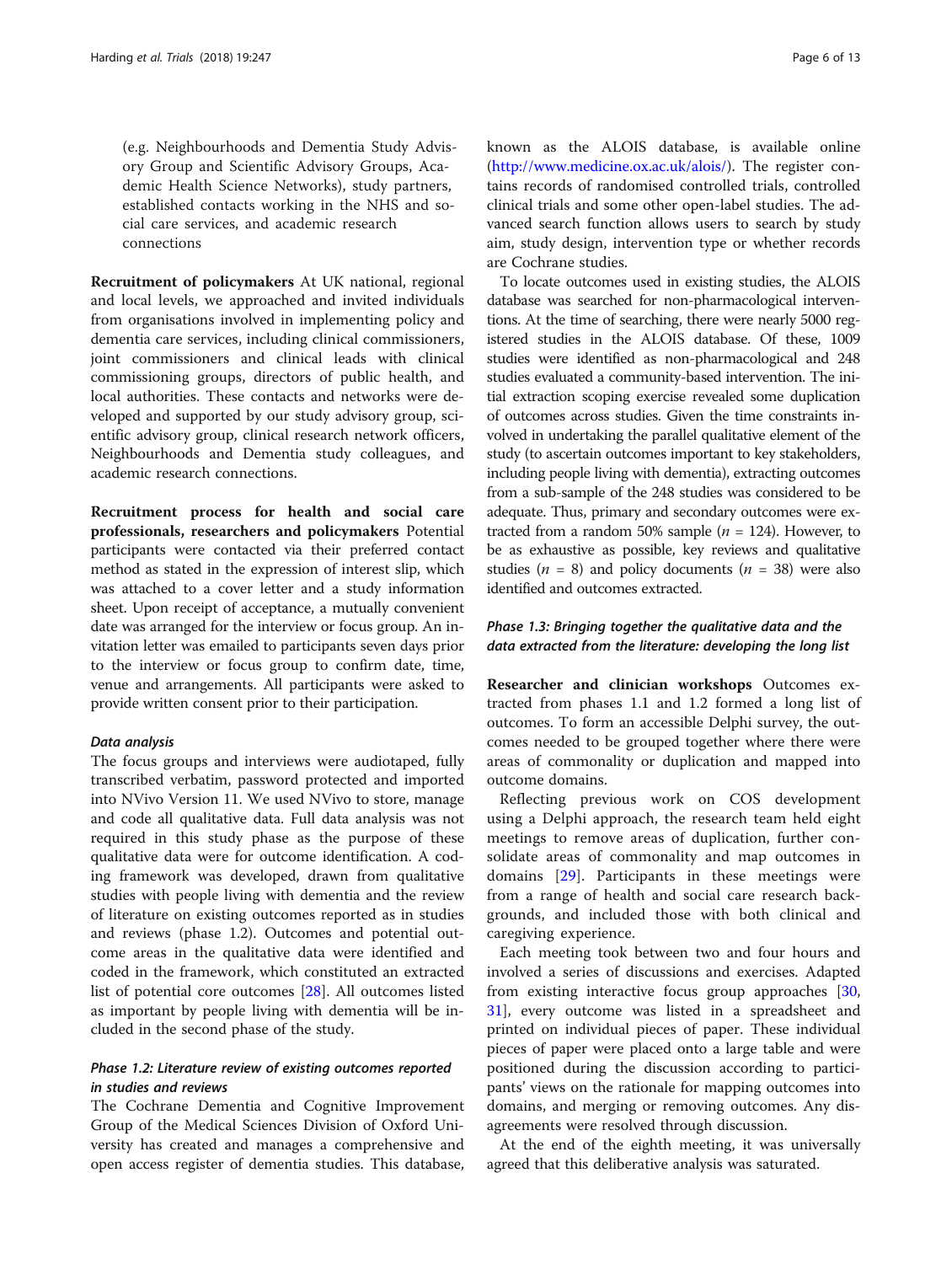# Phase 2: Delphi methodology

The Delphi method is a structured method for reaching consensus, in which participants complete sequential rounds of anonymised surveys. It is increasingly regarded as a robust approach to gaining consensus from different stakeholder groups [\[21](#page-12-0)]. This method, modified to ensure the participation of people living with dementia, will be used to reduce the range of items down to a COS.

In this study, two rounds of surveys will be distributed amongst each of the stakeholder groups. In round 1, participants will rate each outcome. There will also be an option for participants to add any additional outcomes and to provide a score for each outcome added. Round 2 involves participants reviewing the round 1 scores of other participant groups to reflect further on what is important. In round 2, participants will have the opportunity to change their response.

# Delphi design: role of member involvement

Each outcome will have an associated statement and participants will be asked how important each statement is. The initial statements were designed by members of the research team. However, critical to the success of the Delphi approach involving the participation of people living with dementia is that research tools are accessible and understandable [\[32](#page-12-0)].

Recent work has highlighted the desirability of and the need to develop strategies and frameworks that consider the views of stakeholders in COS design [[21](#page-12-0), [33](#page-12-0), [34](#page-12-0)]. Referred to as member involvement, we have consulted with people living with dementia and care partners to inform the design of COS research tools, including in the design of and how to engage people living with dementia appropriately in both rounds of the Delphi surveys. Individuals and groups who were involved in phase 1, and from other Neighbourhoods and Dementia study work programmes, were invited to consult. This was governed by the same practices and ethical procedures as the primary methods of data collection, and followed the recommendations and guidance for appropriate, respectful and safe inclusion of people living with dementia in research [\[35](#page-12-0)–[37](#page-12-0)]. Member involvement consultation took place with three people living with dementia and five groups.

Recruitment of people living with dementia and care partners People living with dementia who have capacity and care partners who participated in phase 1 will be approached and invited to participate in the Delphi survey. If they are interested in completing a Delphi survey, a researcher will contact them through their preferred method to provide information about the Delphi survey and to ensure that they understand the survey and have the opportunity to discuss any questions. Once they confirm their decision to take part in the Delphi survey, participants will receive an invitation to complete a researcher-supported survey or postal survey (round 1) and researcher-supported survey (round 2). A researcher-supported survey is where a researcher supports the participation of a person living with dementia in completing the survey, and is responsive to the preferences of the individual.

Additional people living with dementia and care partners who meet the study inclusion criteria will also be recruited from a variety of settings, which may include NHS trust clinics, primary care, third-sector organisations (e.g. Alzheimer's Society) and the study website, and also via the study's social media outlets, public engagement events within the local area and local newspaper articles, and from the Join Dementia Research register. We will recruit a sample of participants who meet the same criteria as phase 1. A list of these potential participants will be collected and stored in a password-protected database.

Those who meet the inclusion criteria will be given information about the Delphi survey and the opportunity to express an interest in taking part in the study. If potential participants are interested in the study, then they, or a member of staff on their behalf, will provide a preferred method of contact by returning an expression of interest reply slip. Those who respond will then be contacted by a researcher via their preferred method to discuss their participation. Potential participants will have the opportunity to ask any questions and discuss any aspects of the Delphi study with the researcher before making their decision.

# Recruitment of health and social care professionals, researchers and policymakers

Health and social care professionals, researchers and policymakers participating in phase 1 will also be invited to take part in the Delphi study. Additional health and social care professionals, researchers and policymakers will also be identified and recruited through contacts and networks in the Neighbourhoods and Dementia study work programme, the clinical research network, social media, the study's website, third-sector organisations and research networks (e.g. CHAIN; [http://www.](http://www.chain-network.org.uk) [chain-network.org.uk\)](http://www.chain-network.org.uk), and attendees and presenters at relevant conferences and events.

Health and social care professionals, researchers and policymakers will be contacted by email directly to complete an online Delphi survey via an embedded link. Reminder emails will be sent. The importance of completing both rounds of the Delphi exercise will be clearly stated. If we find that particular groups are underrepresented, we will target these specifically.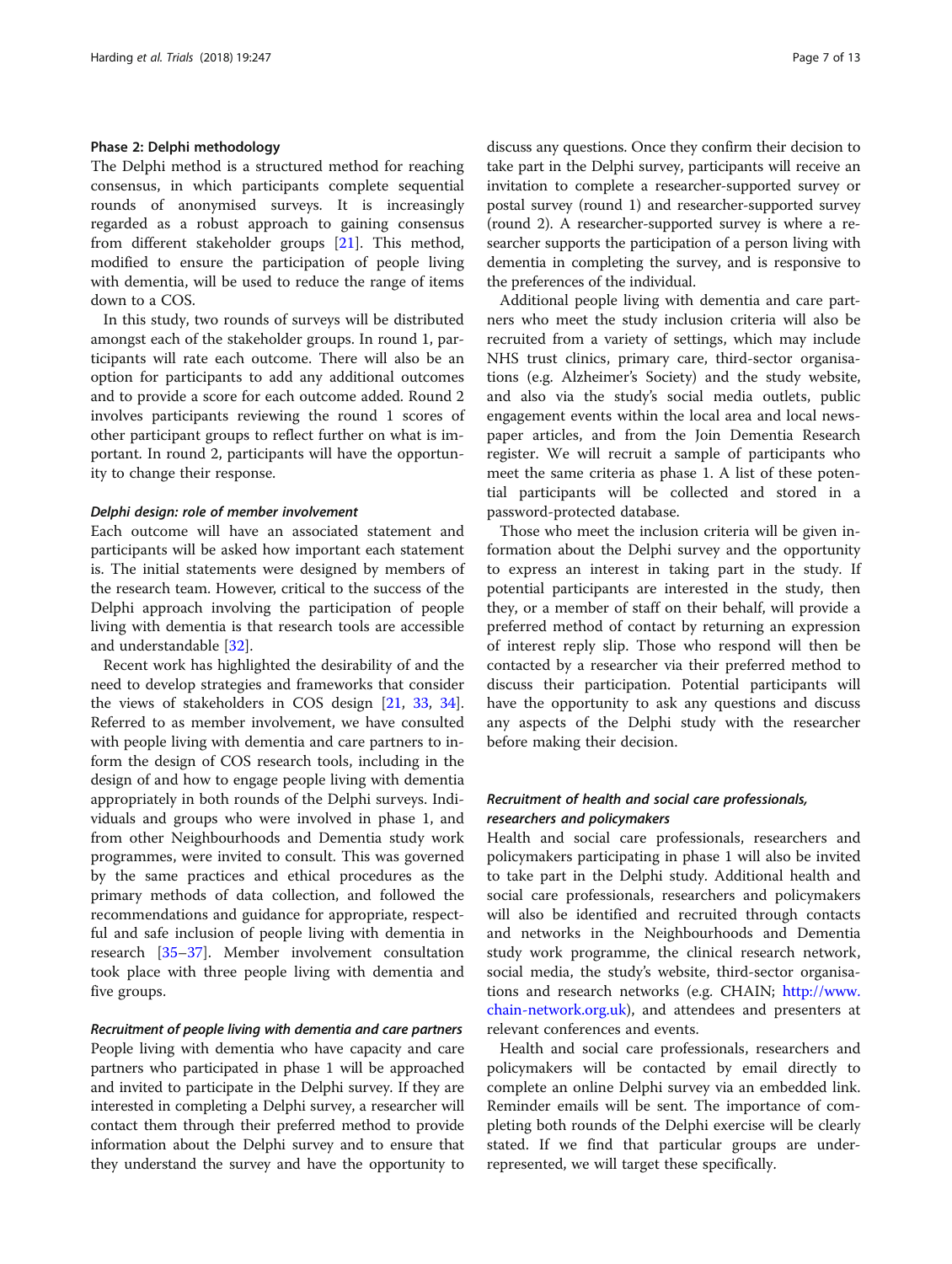# The Delphi survey scale

Although the Grading of Recommendations, Assessment, Development and Evaluation scale outlines the desirability of a nine-point scale (1–9) to rank the importance of each outcome [\[38\]](#page-12-0), one of the few existing Delphi studies that did not make substantive modifications involving people living with dementia indicates that even a scale with as many as five points would be likely to be unsuccessful [[32](#page-12-0)]. Nor is it advisable to use a scale that accommodates extremities and indicates that outcomes could be categorically unimportant. An example of this is using 'strongly disagree' (if written in the first person) or 'not important'. For people living with dementia, it is unlikely that outcomes will categorically not be important [\[32\]](#page-12-0). It is preferable to ask participants to consider which areas are of less or greater importance, thus acknowledging that all outcomes have some importance.

This study will use a three-point scale that will not suggest categorical unimportance: (1) 'not particularly important', (2) 'important' and (3) 'very important'. This three-point scale is a key modification to a regular Delphi process, for which preliminary member involvement has been received.

# Delphi sample size

There is no consensus on the optimal sample size for a Delphi study [[22](#page-12-0)] and it is common practice to use prior studies as an indicator of an appropriate sample size [[39](#page-12-0)]. A recent review of Delphi COS studies suggests that the average number of participants for mixed-participant Delphi surveys such as this is 171 [\[21\]](#page-12-0). This Delphi survey will aim to purposively recruit approximately 200 participants. Of these, 20–30 will be people living with dementia. Given the potential that both rounds of the Delphi surveys will be researcher supported, this has resource implications (e.g. for researchers travelling to and from participants' homes across the north-west of England). The other stakeholder groups will have approximately equal numbers of participants.

# Demographic/other information

All participants who agree to take part in the survey will be registered with a unique identifier, which will be allocated to enable tracking of attributions at each round. Upon registration, participants will be asked to identify themselves with one or more of the stakeholder groups and provide basic demographic information.

For people living with dementia and care partners, this includes postcode, gender, ethnicity, religion, living arrangements, current employment status, length of diagnosis, and EQ-5D-3L measure (to provide a summary of health). For health and social care professionals, policymakers and researchers this includes ethnicity; age range; job title and role (and recent project involvement for researchers); organisation and location; qualifications and specialisms; how long they have been working in dementia care, services or research; other dementia-related positions held; and whether they have undertaken any dementia-specific training in the past three years.

# Supporting participation of people living with dementia in both delphi rounds

Round 1: Postal or researcher-supported survey In round 1, people living with dementia will have the choice of completing a postal survey or accessing researcher support to assist completion. However, round 2 will need to be completed with researcher support. There will be an opportunity at the end of the round 1 survey to add additional outcomes. For postal surveys, a free text comment box will be available. For surveys completed with researcher support, based on any conversations during the administration of the survey, the researcher will ask the participant if anything else is important to them and note anything down as an additional outcome.

Round 2: Researcher-supported survey and binary choice approach The purpose of round 2 is to expose participants to the views of others, and ask them to reflect to attain areas of consensus. This involves presenting other participant groups' feedback, typically in graphic form such as bar charts, pie charts and histograms. However, member involvement consultations with people living with dementia in this study have demonstrated how these feedback mechanisms tend not to be accessible, particularly for people with visuospatial impairments.

To include people living with dementia in round 2, researchers will initiate an interview format where participants will be reminded of their round 1 response. Along with a paper-based version of the survey, participants living with dementia will then be verbally presented with a single participant group response, namely that of health and social care professionals. This is based on the rationale that, from the wider COS literature and member involvement consultation in this study with people living with dementia, there tend to be differences of opinion between service users or patients and health and social care professionals [[22\]](#page-12-0).

There are three permutations to reviewing round 1 scores. First, where there is a clear difference between the two groups, this is likely to be phrased something like: 'The last time you said xxx. Most health and social care professionals said xxx. Do you want to keep your answer or do you want to change your mind?' Second, where there is more of an even split, this is likely to be phrased something along like: 'The last time you said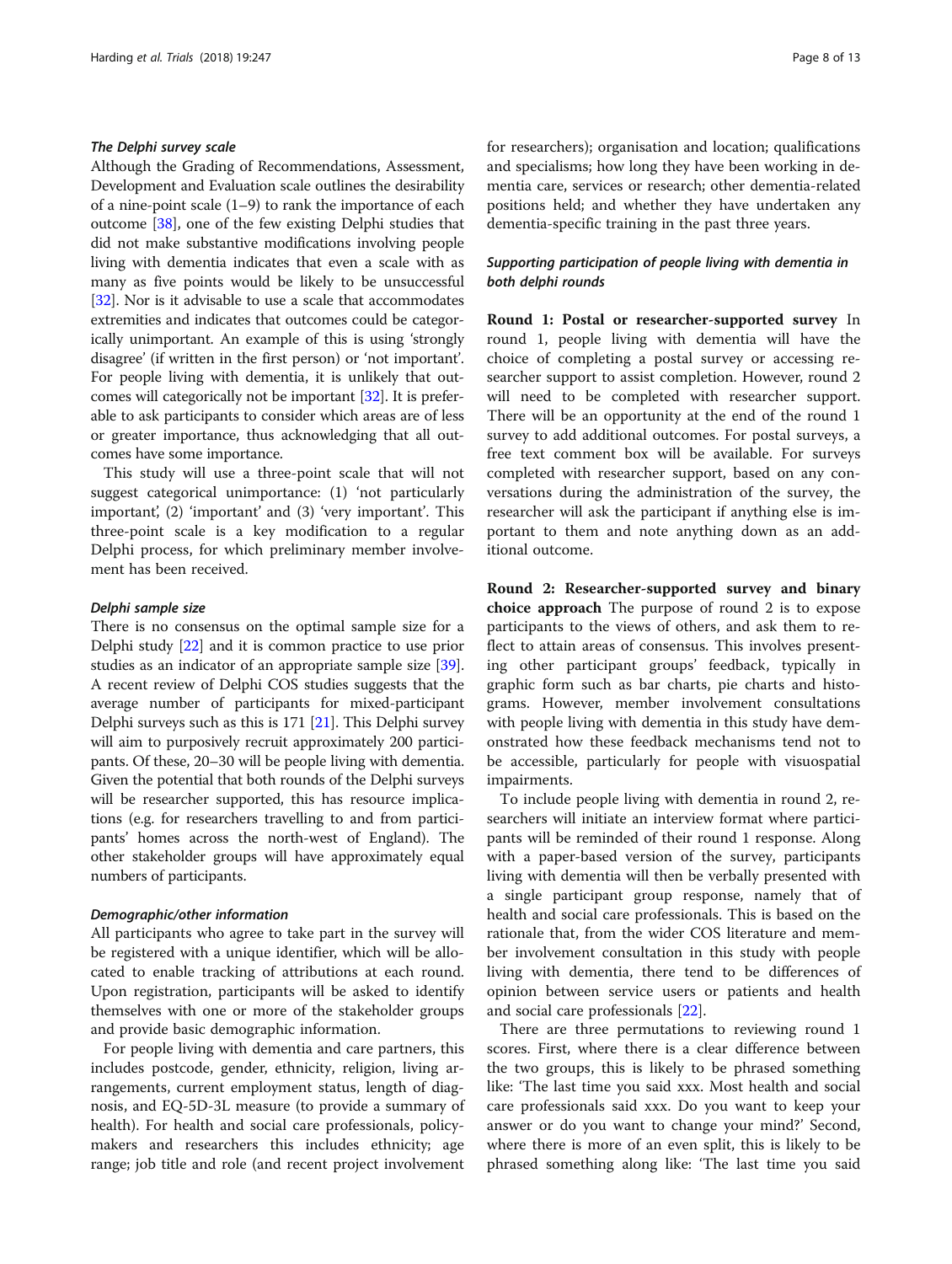xxx. Health and social care professionals couldn't make their mind up between xxx and xxx. Do you want to keep your answer or do you want to change your mind?' Third, when the majority of health and social care professionals views reflect the person's initial answer, this is likely to be phrased something like: 'The last time you said xxx, and the majority of health and social care professionals said the same. Do you want to keep your answer or do you want to change your mind?'

This is another key modification to a more standard Delphi. This process will be administered by researchers in a calm and respectful manner. Care will be taken to emphasise that this does not mean the person with dementia's initial answer was wrong and that, while there is no pressure for them to change their mind, they are being invited to reflect on their initial answer, and change their mind if they wish to.

Being responsive to individuals Data collection considerations for both rounds will be responsive to the needs of individual participants. While we are offering the support of a researcher to go through the Delphi survey with participants (optional for round 1 and necessary for round 2), additional considerations might include the setting in which participants are most comfortable to complete the Delphi, either in their own home or in a familiar public place.

Another consideration is to provide the option for participants to complete either or both rounds in multiple sittings, or to allow people to only partially complete either round. While no set time limits have been placed on how long it will take for a person living with dementia to go through round 1 or round 2, we will judge what time is appropriate individually. Important to this is to recognise when participants are tiring. All the researchers and those who will offer researcher support have experience of communicating with people living with dementia.

Unlike other studies, aspects of inclusion and being responsive to the needs of people living with dementia mean that partial completion in this study will not be regarded as non-completion.

# Randomising the order of the survey questions

The possibility that some people living with dementia may not be able or wish to complete all questions has implications for how the Delphi survey will be conducted. Under the usual Delphi process of presenting the survey items in the same set order to all participants, allowing partial completion carries a risk that items lower down in the list will receive substantially fewer, or possibly no, responses. To counter this, each participant will receive the items in an individually randomised order. In addition, over the time frame of data collection, sections or items with a lower number of responses will be identified and prioritised in subsequent randomised lists, where appropriate. This is an important consideration for accommodating participants living with dementia, and represents a further key modification to the Delphi method.

# Gift as a recognition of participation

Participation in the Delphi survey involves completing two surveys. Specifically, for people living with dementia, who may complete one or both surveys in multiple sittings, it is possible that participation may involve an amount of time for which a recognition of involvement is appropriate. In this study, people living with dementia will be offered a £10 voucher for participation in each round. Participants from other stakeholder groups will be given a £10 voucher upon completion of round 2.

# Analysis

The analysis protocol assumes that sufficient numbers of stakeholders from each group will respond.

Round 1 Data from the round 1 survey will be analysed separately for each stakeholder group. For each outcome, the number of participants who score the outcome and the distribution of rating scores will be summarised in a histogram. Additional outcomes listed by participants will be reviewed and checked by members of the research team to ensure they represent new outcomes. If there is uncertainty, the study advisory group will be consulted, and we will also draw on previous categorisations from outcome workshop materials. All outcomes will be carried forward to round 2.

Round 2 For each outcome, the number of participants who score the outcome and the distribution of rating scores will be summarised together with the number of participants who scored the outcome in both rounds. This process will be the subject of substantive member involvement with people living with dementia to ensure that their active participation is accommodated in round 2.

The responses of each stakeholder group will be analysed and compared within that stakeholder group, and the percentage agreement will be used to determine the focus of the final consensus meeting. Each outcome by stakeholder group will be classified as:

- Consensus in: 70% or more participants scored it as 'very important' and less than 15% of participants scored it as 'not particularly important'.
- Consensus out: 70% or more participants scored it as 'not particularly important' and less than 15% of participants scored it as 'very important'.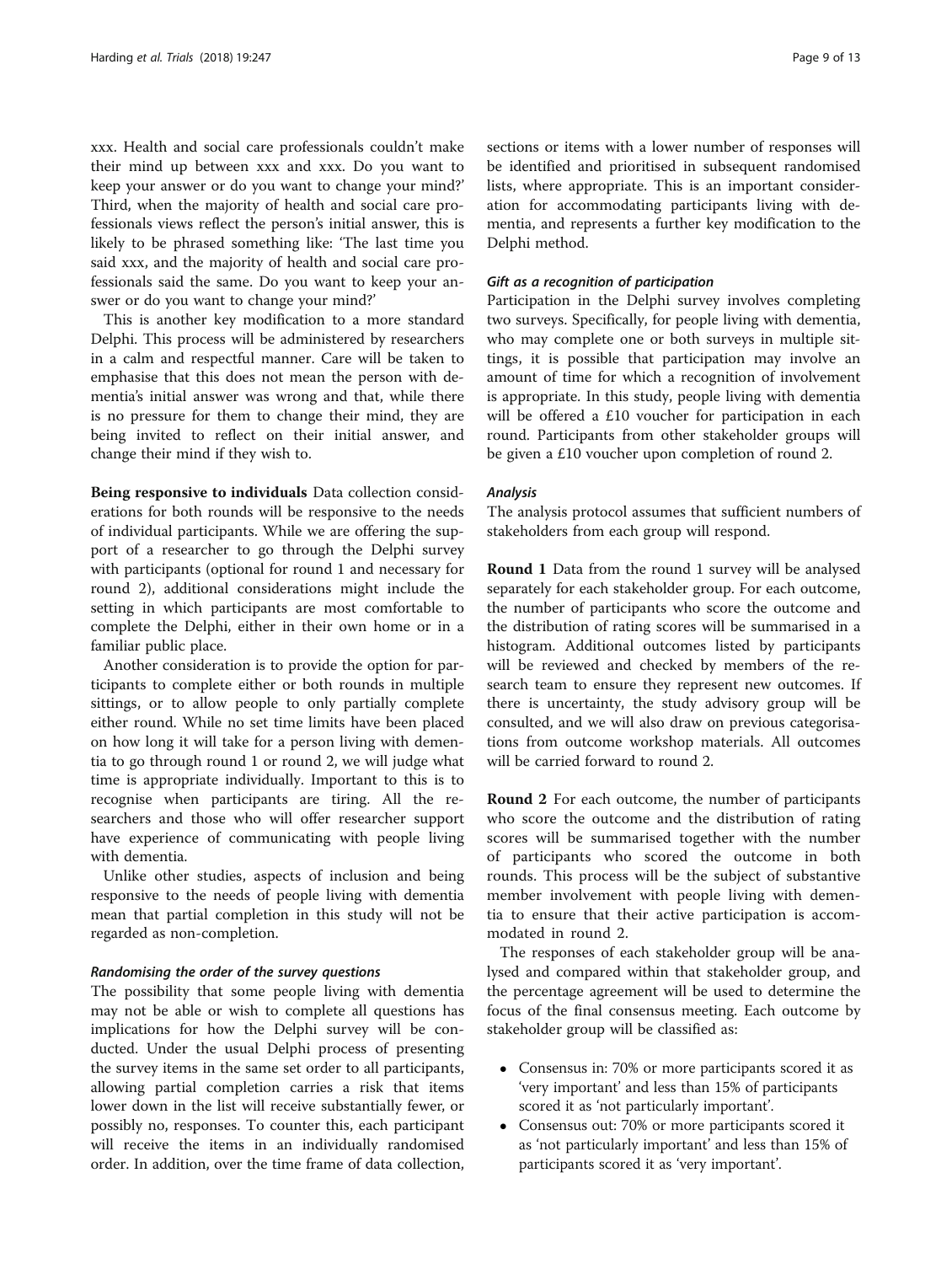No consensus: Anything else not included in the other two categories.

A list of the questions where 'consensus in' was met for one or more stakeholder groups will be presented and used in the following consensus meeting.

# Consensus meeting

While there is no accepted definition of what constitutes consensus in relation to Delphi approaches [\[29\]](#page-12-0), it is widely regarded as good practice to finalise consensus through one or more consensus meetings [\[21](#page-12-0)].

Consensus meeting approaches differ, with one key distinction being whether to host a single meeting with representatives from all stakeholder groups or to hold multiple meetings for representatives of each stakeholder group [[40\]](#page-12-0). This study will convene a face-to-face consensus meeting with a sample of all Delphi study participants to discuss and attain agreement on the core outcomes. The meeting with be facilitated by a specialist independent chair. The meeting format and structure will be based on how best to accommodate the needs of each group, particularly people living with dementia. Though details will be finalised through research team meetings, existing consensus meeting approaches will be reviewed and member involvement consultation will be used to determine a desirable and workable approach. By the end of this meeting, we will have identified what outcomes to measure.

# Phase 3: Systematic reviews of outcome measurement instruments

Relating to the outcomes identified in the COS, we will identify, or where necessary conduct systematic reviews to identify and assess, the properties of existing outcome measures used in research for people living with dementia. Any systematic reviews undertaken will be registered on PROSPERO.

Measurement properties will be assessed using the Consensus-based Standards for the Selection of Health Measurement (COSMIN) checklist [[41\]](#page-12-0) and the COSMIN-COMET guidance. Measures will be assessed for published evidence of validity, reliability and responsiveness [\[42](#page-13-0)]. The COSMIN database of systematic reviews will be searched to check if previous researchers have done this already for a particular instrument of interest.

# Phase 4: Stated preference survey

A stated preference approach will be used to estimate the relative preferences of each stakeholder group for key outcomes (domains). A questionnaire (SP-CORE) will be developed from the results of phases 1–3 and refined by discussion with participants of the Delphi consensus meeting group and member involvement meetings. The latter are particularly important to ensure that the survey design enables people living with dementia to participate in the survey. Participants will be asked to take part in a pilot and the respondents for the pilot version of the SP-CORE will have the choice of completing a postal or electronic survey.

# Recruitment

In earlier study phases, participants of each stakeholder group will be invited to complete the stated preference survey. If interest is expressed, a researcher will contact them through their preferred method. Information will be provided about the stated preference survey to ensure that they understand the survey and have the opportunity to discuss any questions. Again, a researcher-supported approach to the inclusion of people living with dementia in phase 4 will be developed in line with participation approaches from earlier study phases.

# Analysis

The stated preference survey will use an orthogonal main effect design. Responses from the survey will be analysed using logistic or probit regression analyses as appropriate. The coefficients for each attribute will indicate the direction of preference for that attribute. Marginal rates of substitution will be calculated to estimate the relative utility of the attributes.

The elicited preference data will be used to explore the relative importance and preference for different outcomes included in the COS (domains), and to estimate preference weights that can be used to combine key domains into a single index [\[42,](#page-13-0) [43\]](#page-13-0). This index can be used to explore the cost-effectiveness of the development of a couple-orientated self-management intervention provided at home (part of another work programme [[6\]](#page-12-0) under the Neighbourhoods and Dementia study).

# **Discussion**

A COS represents the minimum outcomes for a research area. Studies of specific interventions or programmes will likely supplement the COS with relevant outcomes. Following on from other COS studies, this study has key strengths, including substantive qualitative work with stakeholders as part of a rigorous process of identifying outcomes, which the core set will be based on. The stated preference survey will provide information about the relative importance of the different outcomes. This will add to the information available for interpretation of the results of future evaluations for policy and practice.

It is important to acknowledge the sequential and innovative nature of this study. This study is the first, to the best of our knowledge, to be designed to enable the participation of people living with dementia. This is a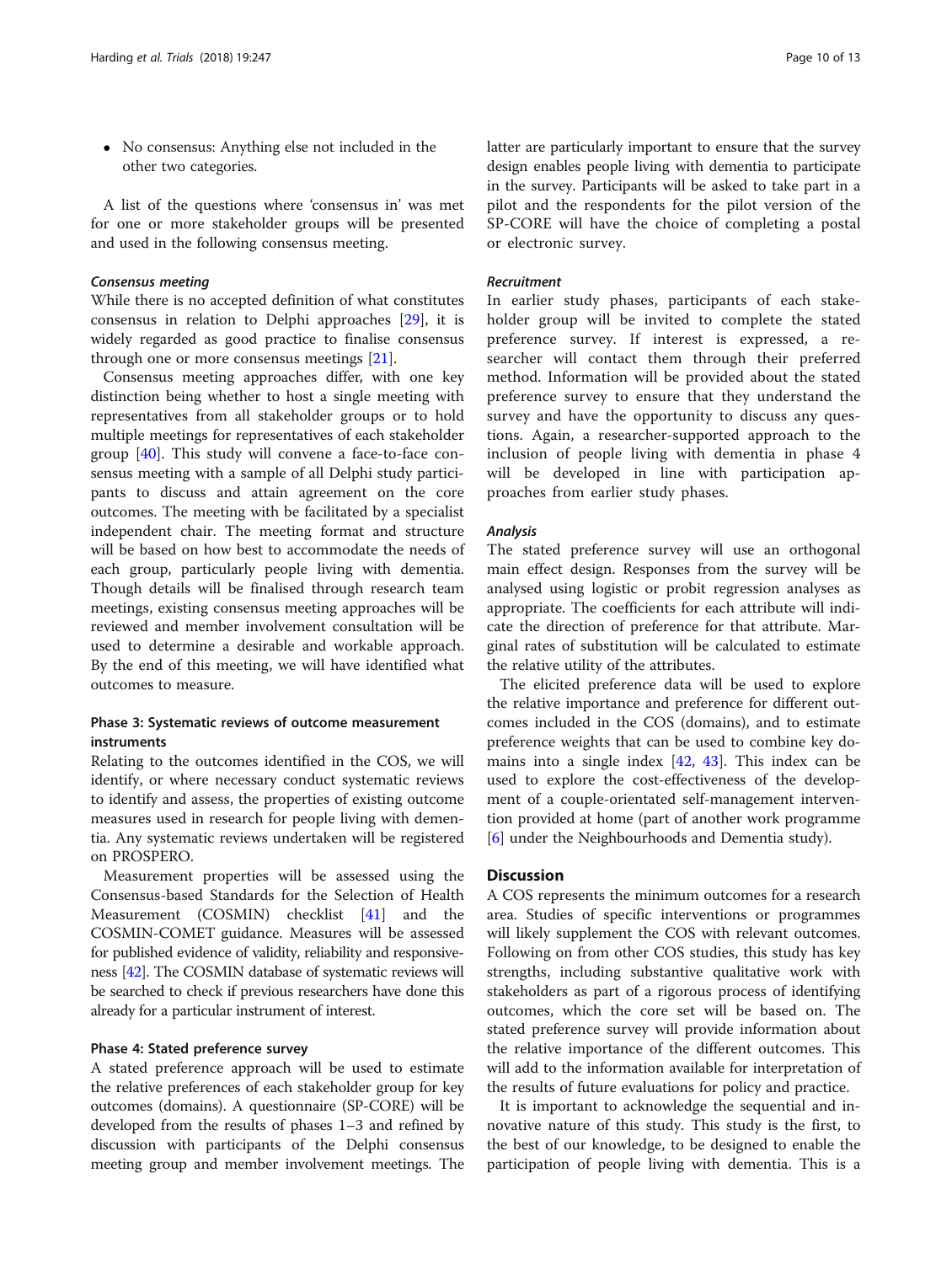key strength, made possible by a modified Delphi process. It was necessary that the design of the modified Delphi process be influenced by phase 1.1 (qualitative data collection) and the member involvement consultation in the early part of phase 2. This has resulted in a Delphi study design responsive enough to accommodate the participation of people living with dementia.

The first modification to the Delphi study design is the use of a three-point scale, instead of the regular ninepoint scale. The second modification is to complete surveys with people living with dementia in an interview-like format. The third modification is to only expose people living with dementia to the results of health and social care professionals (as opposed to all stakeholder groups) in the second round of the Delphi. The fourth modification is to randomise Delphi questions for people living with dementia according to the completion rates of all Delphi questions. All four modifications are key strengths of this work and are important developments in involving people living with dementia in research in a discipline and field where previous attempts may have been less thoroughly done, if at all.

Some potential limitations should also be highlighted. Firstly, data collection has been and is limited to the UK. Furthermore, given the resources and the need for researcher-supported data collection, the sample of people living with dementia is mostly restricted to the north-west of England (although participants have been, and will be, from diverse parts of this region). The importance of outcomes may, of course, vary within and across cultures as well as within and across the perspective of the different stakeholder groups [\[38\]](#page-12-0). It is likely that further work will be needed when developing outcomes and statements for an international audience.

Secondly, the use of an online survey tool for all stakeholders (except people living with dementia) will limit participation to those who are computer literate. Thirdly, invariably the Delphi surveys will tend to be completed by people with mild to moderate dementia. While we will not gauge the views of people with advanced dementia in phases 2 and 3, these were gained in phase 1. Despite this particular limitation, as stated above, this study does mark progress in the participation in research of people living with dementia.

This study design and the Delphi method are increasingly being recognised as a robust approach to forming COSs [\[20](#page-12-0)]. This study will capture the views of people living with dementia, who, along with the other stakeholders, will come to a consensus around what outcomes should be measured in relation to non-pharmacological and community-based programmes. In doing so, this study will move closer to providing researchers with outcomes that are important to people living with dementia and other key stakeholders, thereby increasing the comparability of studies evaluating interventions and reducing reporting bias (Additional file 1).

# Trial status

Recruitment to phase 1 and member involvement that informed the design of phase 2 has been completed. At the time of submission, phase 2, involving the Delphi survey, is due to start in autumn 2017. The consensus meeting will take place shortly after the second round of the Delphi survey. Recruitment for phase 4 will begin in the middle part of 2018.

# **Endnotes**

 ${}^{1}$ Care partners is the term selected by involvement groups in work programme 1 of the Neighbourhoods and Dementia study to refer to those who look after, support and care for someone living with dementia, in a non-professional unpaid capacity. This may be a family member, friend or neighbour.

# Additional file

[Additional file 1:](https://doi.org/10.1186/s13063-018-2584-9) Recommended items to address in a clinical trial protocol and related documents\*. (DOC 119 kb)

#### Abbreviations

COMET: Core Outcome Measures in Effectiveness Trials; COS: Core outcome set; COSMIN: Consensus-based Standards for the selection of health Measurement Instruments; ESRC: Economic and Social Research Council; NHS: National Health Service; NIHR: National Institute for Health Research

#### Acknowledgements

The support of ESRC and NIHR is gratefully acknowledged. Work programme 3 forms part of the ESRC/NIHR Neighbourhoods and Dementia mixedmethods research study [\(www.neighbourhoodsanddementia.org](http://www.neighbourhoodsanddementia.org)). We would like to acknowledge Marie Crane, who is the research co-ordinator, and the respective member involvement groups and study advisory group who have given feedback on the design of the research tools. Finally, we would like to thank the Cochrane Dementia and Cognitive Impairment Group for supporting the initial search of the ALOIS database.

#### Funding

Funding for this study was received from ESRC and NIHR.

# Availability of data and materials

Not applicable.

# Authors' contributions

SR, PW, LD, DR and JK designed the original core outcome set outline submitted to NIHR/ESRC. AH is currently lead researcher on the study and led on developing the protocol for this publication. CO and YYW were researchers involved in the earlier versions of the study protocol. FA and HM are also current researchers on the study. SR is principal investigator for this study. JK is chief investigator for all eight of the Neighbourhoods and Dementia study work programmes. AB, DC, LD, IH, FH, MH, LCH, IL, DR, CS and PW are part of the wider team and provide wider expertise. All authors contributed to the development of the study protocol and this publication.

#### Ethics approval and consent to participate

Ethics approval has been obtained from Lancaster University Research Ethics Committee and NHS Research Ethics Committee (Bangor), number 15/WA/0260. In the phase 1 interviews and focus groups, all participants provided informed consent. For the phase 2 Delphi survey and phase 3 stated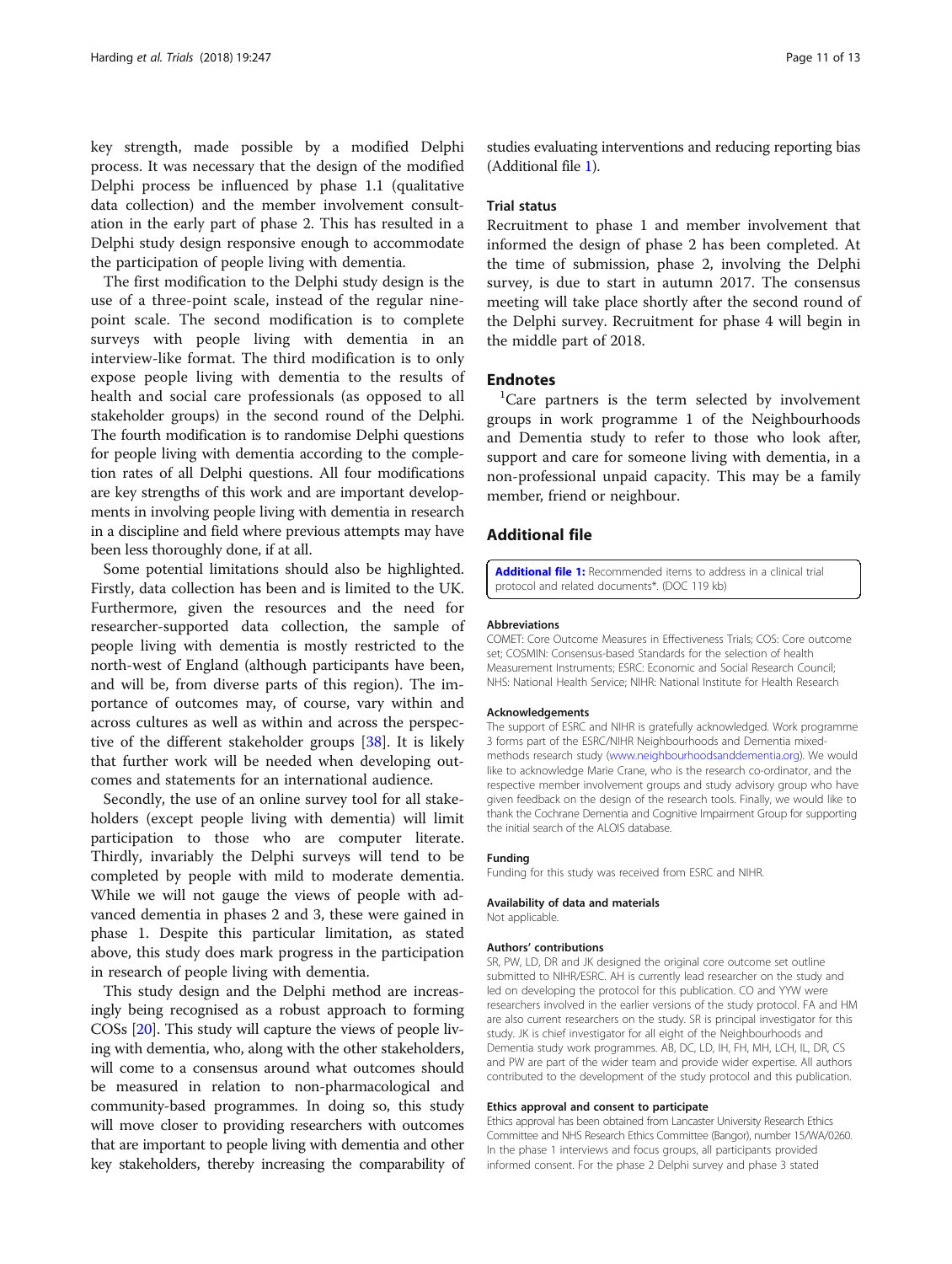<span id="page-12-0"></span>preference survey, all participants will be provided with study information and consent will be implied upon submission of the completed surveys.

#### Consent for publication

Not applicable.

#### Competing interests

The authors declare that they have no competing interests.

# Publisher's Note

Springer Nature remains neutral with regard to jurisdictional claims in published maps and institutional affiliations.

#### Author details

<sup>1</sup> Lancaster University, Lancaster, UK. <sup>2</sup> Manchester Metropolitan University, Manchester, UK. <sup>3</sup>University of Liverpool, Liverpool, UK. <sup>4</sup>University of Manchester, Manchester, UK. <sup>5</sup>Linköping University, Linköping, Sweden.<br><sup>6</sup>Groater Manchester Montal Health NHS Foundation Trust, Manchester Greater Manchester Mental Health NHS Foundation Trust, Manchester, UK.

# Received: 22 September 2017 Accepted: 13 March 2018 Published online: 24 April 2018

# References

- Alzheimer's Society. Support. Stay. Save. Care and Support of People with Dementia in Their Own Homes. London: Alzheimer's Society; 2011.
- 2. Facts for the media. [https://www.alzheimers.org.uk/info/20027/news\\_and\\_](https://www.alzheimers.org.uk/info/20027/news_and_media/541/facts_for_the_media) [media/541/facts\\_for\\_the\\_media.](https://www.alzheimers.org.uk/info/20027/news_and_media/541/facts_for_the_media) Accessed 19 Sept 2017.
- 3. Department of Health. Living Well with Dementia: A National Dementia Strategy. Leeds: Department of Health; 2009.
- 4. Minghella E. Transforming Models of Care for People Living with Dementia. Improving Experiences and Outcomes for People with Dementia and their Carers and Families. Manchester: Dementia Partnerships; 2012.
- 5. Department of Health. Quality Outcomes for People with Dementia: Building on the Work of the National Dementia Strategy. 2010.
- Katona C, Livingston G, Cooper C, Ames D, Brodaty H, Chiu E. International Psychogeriatric Association consensus statement on defining and measuring treatment benefit in dementia. Int Psychogeriatr. 2007;19(3):345–54.
- 7. Webster L, Groskreutz D, Grinbergs-Saull A, Howard R, Brien J, Mountain G, et al. Core outcome measures for interventions to prevent or slow the progress of dementia for people living with mild to moderate dementia: systematic review and consensus recommendations. PLoS One. 2017;12(6): e0179521.
- 8. Nishant Verma S, Beretvas N, Pascual B, Masdeu JC, Markey MK. The Alzheimer's disease neuroimaging initiative. New Scoring methodology improves the sensitivity of the Alzheimer's Disease Assessment Scale – Cognitive subscale (ADAS-Cog) in clinical trials. Alzheimers Res Ther. 2015;7:1–17.
- Mini-Mental State Examination (MMSE) [http://www.oxfordmedicaleducation.](http://www.oxfordmedicaleducation.com/geriatrics/mini-mental-state-examination-mmse) [com/geriatrics/mini-mental-state-examination-mmse](http://www.oxfordmedicaleducation.com/geriatrics/mini-mental-state-examination-mmse). Accessed 13 Sept 2017.
- 10. Bonifacio G, Zamboni G. Brain imaging in dementia. Postgrad Med J. 2015; 92:333–40.
- 11. Jekel K, Damian M, Wattmo C, Hausner L, Bullock R, Connelly PJ, et al. Mild cognitive impairment and deficits in instrumental activities of daily living: a systematic review. Alzheimers Res Ther. 2015;7:1–20.
- 12. Saxton J, Snitz BE, Lopez OL, Ives DG, Dunn LO, Fitzpatrick A, et al. Functional and cognitive criteria produce different rates of MCI and conversion to dementia. J Neurol Neurosurg Psychiatry. 2009;80:737–43.
- 13. Cummings J. The Neuropsychiatric Inventory Questionnaire: background and administration. Mary S. Easton Center for Alzheimer's Disease Research: Los Angeles; 1994.
- 14. Banerjee S. DEMQOL a patient reported outcome measure for use in dementia – development to address the need for evaluations of cost effectiveness as well as clinical effectiveness. J Ment Health Policy Econ. 2012;15:S1.
- 15. Moniz-Cook E, Vernooij-dassen M, Woods R, Verhey F, Chattat R, Vugt MD, et al. A European consensus on outcome measures for psychosocial intervention research in dementia care. Aging Ment Health. 2008;12:14–29.
- 16. Reilly S, Miranda-Castillo C, Malouf R, Hoe J, Toot S, Challis D, Orrell M. Case management approaches to home support for people with dementia. Cochrane Database Syst Rev; 2015, Issue 1. [https://doi.org/10.1002/](https://doi.org/10.1002/14651858.CD008345.pub2) [14651858.CD008345.pub2](https://doi.org/10.1002/14651858.CD008345.pub2).
- 17. Sansoni J, Marosszeky N, Jeon Y-H, Chenoweth L, Hawthorne G, King M, et al. Final Report: Dementia Outcomes Measurement Suite Project. Wollongong: University of Wollongong; 2007.
- 18. Williamson PR, Altman DG, Blazeby JM, Clarke M, Devane D, Gargon E, et al. Developing core outcome sets for clinical trials: issues to consider. Trials. 2012;13:132–9.
- 19. Bamford C, Bruce E. Defining the outcomes of community care: the perspectives of older people with dementia and their carers. Ageing Soc. 2000;20:543–70.
- 20. Corbett J, d'Angelo C, Gangitano L, Freeman J. Future of Health. Findings from a Survey of Stakeholders on the Future of Health and Healthcare in England. Cambridge: RAND Europe; 2017.
- 21. Gorst SL, Gargon E, Clarke M, Smith V, Williamson PR. Choosing important health outcomes for comparative effectiveness research: an updated review and identification of gaps. PLoS One. 2016;11:e0168403.
- 22. Sinha I, Smyth R, Williamson PR. Using the Delphi technique to determine which outcomes to measure in clinical trial: recommendations for the future based on a systematic review of existing studies. PLoS Med. 2011;8(1):e1000393.
- 23. Healthcare at Home. Dementia Care: Understanding Out-of-hospital Dementia Care. 2011.
- 24. Keady J. Neighbourhoods and dementia: an introduction to the study. J Dementia Care. 2014;22(6):12–13.
- 25. Morgan D, Krueger R. When to use focus groups and why. In: Morgan D, editor. Successful focus groups. London: Sage Publications; 1993.
- 26. Sutcliffe CL, Roe B, Jasper R, Jolley D, Challis DJ. People with dementia and carers' experiences of dementia care and services: outcomes of a focus group study. Dementia. 2013; [https://doi.org/10.1177/1471301213511957.](https://doi.org/10.1177/1471301213511957)
- 27. Hellström I, Nolan M, Nordenfelt L, Lundh U. Ethical and methodological issues in interviewing persons with dementia. Nurs Ethics. 2007;14:608–19.
- 28. Ritchie J, Lewis J, Elam G. Designing and selecting samples. In: Ritchie J, Lewis J, editors. Qualitative research practice. London: Sage; 2009.
- 29. McNair AGK, Whistance RN, Forsythe RO, Macefield R, Rees J, Pullyblank AM, et al. Core outcomes for colorectal cancer surgery: a consensus study. PLoS Med. 2016;13:e1002071.
- 30. Colucci E. Focus groups can be fun. The use of activity-oriented questions in focus group discussions. Qual Health Res. 2007;17:1422–33.
- 31. Stewart DW, Shamdasani PN, Rook DW. Focus groups. Thousand Oaks: Sage Publications; 2007.
- 32. Wood C. Co-produced and patient reported experience outcomes for dementia: a report. London: Health Innovation Network South London; 2014.
- 33. Keeley T, Williamson P, Callery P, Jones LL, Mathers J, Jones J, et al. The use of qualitative methods to inform Delphi surveys in core outcome set development. Trials. 2016;17:230.
- 34. Jones JE, Jones LL, Keeley TJH, Calvert MJ, Mathers J. A review of patient and carer participation and the use of qualitative research in the development of core outcome sets. PLoS One. 2017;12:e0172937.
- 35. Gove D, Diaz-Ponce A, Georges J, Moniz-Cook E, Mountain G, Chattat R, et al. Alzheimer Europe's position on involving people with dementia in research through PPI (patient and public involvement). Aging Ment Health. 2017;22:723–9. [https://doi.org/10.1080/13607863.2017.1317334.](https://doi.org/10.1080/13607863.2017.1317334)
- 36. Novek S, Wilkinson H. Safe and inclusive research practices for qualitative research involving people with dementia: a review of key issues and strategies. Dementia. 2017; [https://doi.org/10.1177/1471301217701274.](https://doi.org/10.1177/1471301217701274)
- 37. Scottish Dementia Working Group Research Sub-Group UK. Core principles for involving people with dementia in research: innovative practice. Dementia (London). 2014;13:680–5.
- 38. Schünemann H, Brożek J, Guyatt G, Oxman A (editors). The GRADE Working Group. GRADE Handbook for Grading Quality of Evidence and Strength of Recommendations. Available from [http://gdt.guidelinedevelopment.org/](http://gdt.guidelinedevelopment.org/app/handbook/handbook.html) [app/handbook/handbook.html.](http://gdt.guidelinedevelopment.org/app/handbook/handbook.html) Updated October 2013.
- 39. Keeley T, Khan H, Pinfold V, Williamson P, Mathers J, Davies L. Core outcome sets for use in effectiveness trials involving people with bipolar and schizophrenia in a community-based setting (PARTNERS2): study protocol for the development of two core outcome sets. Trials. 2015;16:47. [https://](https://doi.org/10.1186/s13063-015-0553-0) [doi.org/10.1186/s13063-015-0553-0.](https://doi.org/10.1186/s13063-015-0553-0)
- 40. Young B, Bagley H. Including patients in core outcome set development: issues to consider based on three workshops with around 100 international delegates. Res Involv Engage. 2016;2:25. [https://doi.org/10.1186/s40900-016-](https://doi.org/10.1186/s40900-016-0039-6) [0039-6.](https://doi.org/10.1186/s40900-016-0039-6)
- 41. Mokkink L, Terwee C, Patrick D, ALsonso J, Knol D, Bouter L, et al. COSMIN checklist manual. Netherlands: VU University Medical Center; 2012.